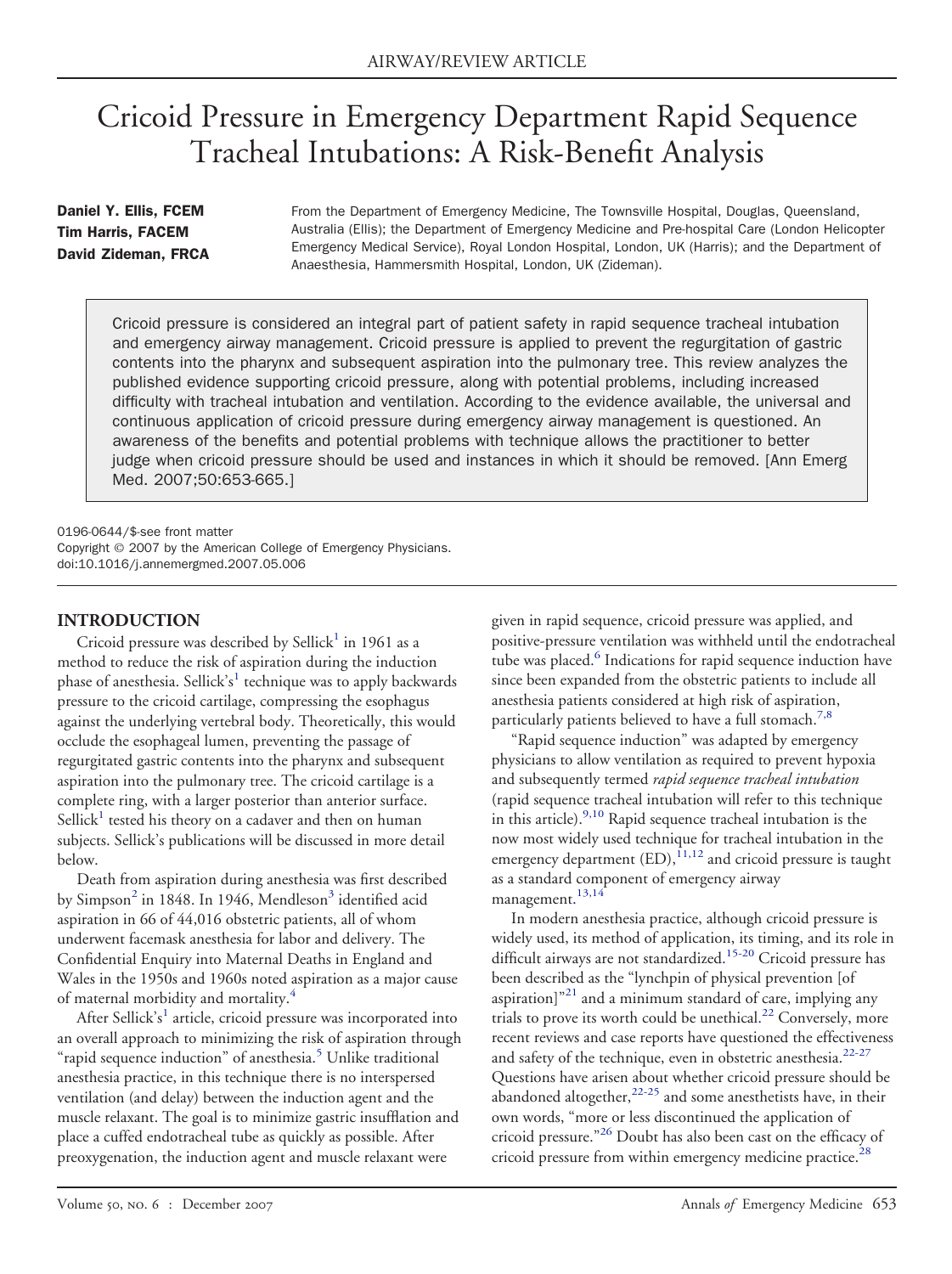This review will explore the evidence supporting cricoid pressure and its potential detrimental effects, in particular on laryngoscopy and ventilation.

# **METHODOLOGY**

## **Data Sources**

An electronic search was carried out independently by the first 2 authors, using the terms "cricoid ADJ pressure" and "Sellick\$ ADJ manoeuvre." The only limit applied was English language. Searches were made of the following electronic databases, using Dialog Datastar by Athens (Eduserv Technologies Ltd., Bath, UK): MEDLINE (1950 to June 2006; 240/254 titles identified), EMBASE (1974 to June 2006; 216/233 titles identified) and CINAHL (1982 to June 2006; 79/80 articles identified). These searches were combined and duplicate articles removed, leaving 345 of 357 titles. A further search using MEDLINE through Pubmed (1966 to June 2006) produced 340 of 372 titles. All abstracts were read and relevant articles identified. Further literature was identified by hand-searching the reference sections. The Cochrane library was also searched, but no relevant articles were identified.

The search was carried out independently by 2 of the authors (D.Y.E. and T.H.), and the results were combined to produce the review. One hundred forty-one articles were identified and read. The completed review was then adapted by the third author.

# **Definitions**

There are 3 widely used techniques involving manipulation of the anterior laryngeal structures during direct laryngoscopy tracheal intubation. Cricoid pressure, as described above, is applied primarily to reduce the risk of aspiration. Backward, upward, rightward pressure describes thyroid manipulation by an assistant to improve laryngeal view at laryngoscopy. [29](#page-9-0) Bimanual laryngoscopy (also known as external laryngeal manipulation) involves operator-directed manipulation of the thyroid cartilage, also to improve the view of the larynx. $30$ 

The latter 2 techniques are not designed to affect aspiration risk and are not further considered in this article.

## **WHAT IS THE EFFECT OF CRICOID PRESSURE ON REGURGITATION AND ASPIRATION? How Common Is Aspiration?**

The goal of cricoid pressure is prevention of regurgitation of the gastric contents, with subsequent aspiration into the lungs, and it is important to consider the scope of the problem. Studies have shown that rates of aspiration, particularly in elective anesthesia, are similar across the developed world, with figures between 0.014% and 0.1% for adults and higher figures of 0.08% to 0.1% for pediatric populations.<sup>[31-40](#page-9-0)</sup> These data are for aspiration occurring at any time in the perioperative period and not just at tracheal intubation.<sup>[41](#page-10-0)</sup>

Given the dynamic nature of emergency airways, the fact that many critical patients aspirate before tracheal intubation or ED arrival, and differences in definition, the rate of clinically significant aspiration associated with the procedure itself is unknown. It has been reported in anywhere from 0% of ED-performed rapid sequence tracheal intubations to as high as 22%.[10,42-53](#page-9-0) Some of the reported variation may also result from an increasing incidence of aspiration associated with repetitive attempts. Mort's<sup>[49](#page-10-0)</sup> review of 2,833 emergency airways found a 1.9% incidence when laryngoscopy was performed once or twice versus an incidence of 22% with 3 or more attempts.

Mortality from aspiration in anesthetic practice is considered rare, but reported figures vary considerably and have been reported as high as  $4.6\%$ <sup>[53-57](#page-10-0)</sup> Mortality from aspiration in emergency airways is especially difficult to quantify, given the multiple pathologic processes in patients requiring emergency tracheal intubation. Despite the ambiguity about such figures, aspiration contributing to severe hypoxemia is likely to be a significant factor in cardiac arrest occurring in emergency airways. According to Mort's $49$  review, when aspiration of gastric contents occurred in emergency airways, hypoxemia followed in 91% of cases, with severe desaturation  $(< 70\%$  $SpO<sub>2</sub>$ ) in 30%.

## **What Is the Published Evidence Suggesting Cricoid Pressure Reduces Regurgitation and Aspiration?**

Sellick's original articles, published in  $1961<sup>1</sup>$  $1961<sup>1</sup>$  and  $1962<sup>58</sup>$  $1962<sup>58</sup>$  $1962<sup>58</sup>$ were observational studies of his current practice. His first article, published as a preliminary communication, examined 26 patients who were at high risk of aspiration and undergoing general anesthesia. At induction, he applied cricoid pressure to each patient and removed it after the endotracheal tube was placed. He observed 3 cases of regurgitation when cricoid pressure was released. In addition, Sellick passed a soft latex endotracheal tube down the esophagus of one patient under general anesthesia and filled it with contrast medium to a pressure of 100 cm  $H_2O$ . Radiographs taken before and during the application of cricoid pressure showed complete occlusion of the endotracheal tube and therefore, he concluded, of the esophagus.

In Sellick's<sup>[1](#page-9-0)</sup> original article, he also mentions filling the stomach of a cadaver and tilting the body head down while applying cricoid pressure. No regurgitation was observed.

Sellick's<sup>[58](#page-10-0)</sup> 1962 article was another observational study based on a single patient undergoing esophagectomy under general anesthesia. With cricoid pressure applied, the esophagus was distended with saline solution passed through an esophageal endotracheal tube to a pressure of 100 cm  $H_2O$ , and no regurgitation was observed. He also anecdotally reported 100 high-risk cases with no episodes of regurgitation when cricoid pressure was applied but 6 cases of regurgitation on release of cricoid pressure.

The limitations of Sellick's<sup>[1,58](#page-9-0)</sup> reports are that they are small, nonrandomized, unblinded, uncontrolled works, with the technique's proponent as the single author. In addition, the force applied to the cricoid was not quantified, and the anesthetic drugs were not described. Cricoid pressure was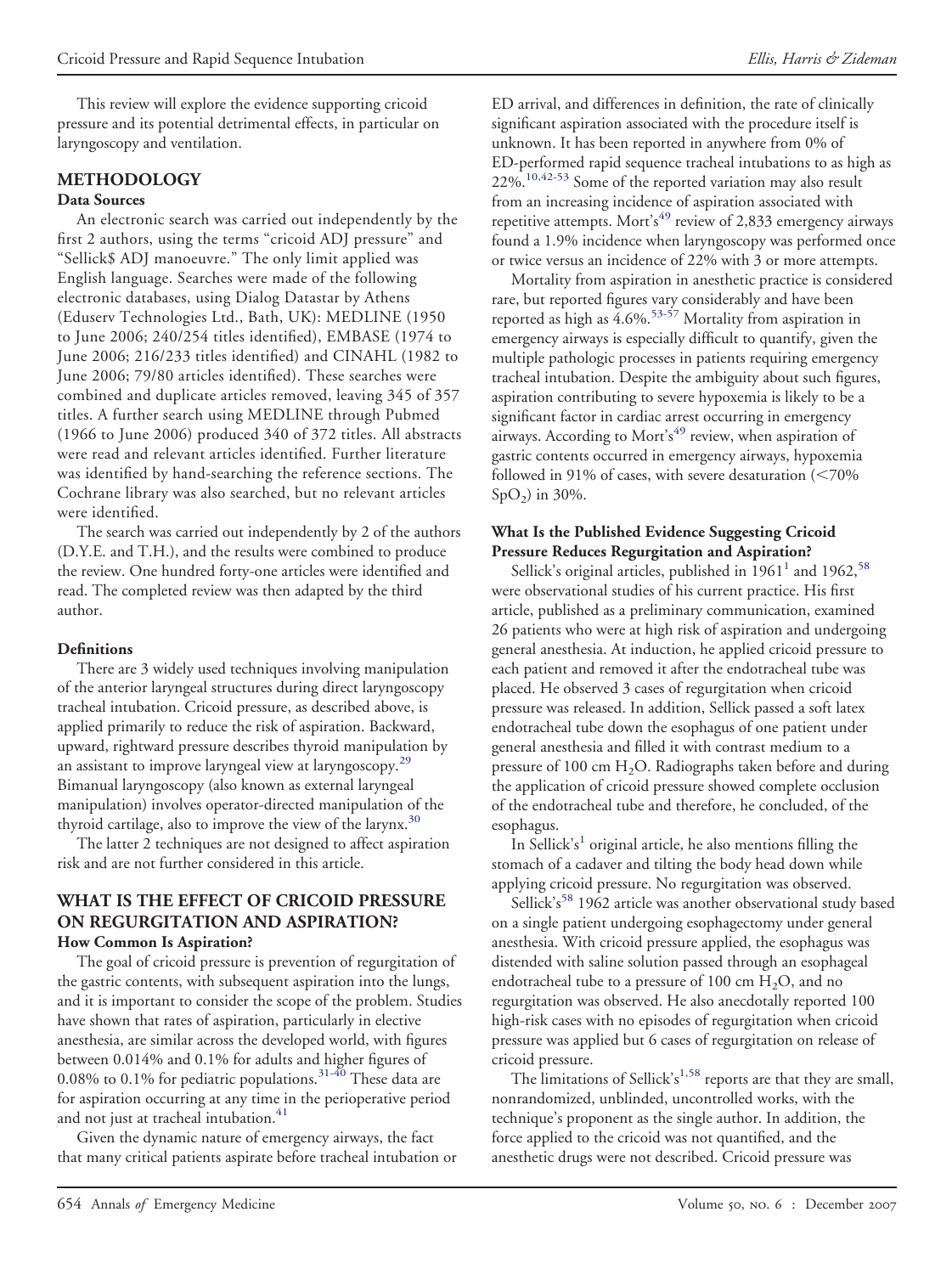applied with the head and neck fully extended, in a head-down position.

It was almost a decade later before any more work on cricoid pressure was published, and there then followed 4 cadaver studies<sup>[59-62](#page-10-0)</sup> [\(Table 1\)](#page-3-0). All 4 studies had similar methodology whereby saline solution was passed into the esophagus through the stomach and cricoid pressure was applied. The pharynx was assessed directly for leakage. All 4 articles found that cricoid pressure prevented reflux of saline solution into the pharynx at esophageal pressures up to 50 cm  $H_2O$  and sometimes up to 100 cm  $H_2O$ .

In 1983, Wraight et al $^{63}$  $^{63}$  $^{63}$  measured the cricoid force (produced by a cricoid yoke) needed to prevent reflux of saline solution through a modified endotracheal tube placed into the esophagus of 24 patients undergoing elective anesthesia. From these data and previous measurements of intragastric pressure in awake patients, they estimated that cricoid pressure applied with 44 N (9.81 N = 1 kg = 2.2 lb) would prevent regurgitation for "most" cases requiring emergency anesthesia.

The final piece of published evidence in our literature search supporting the effectiveness of cricoid pressure for preventing aspiration was a 2003 case report by Neelakanta.<sup>[64](#page-10-0)</sup> A patient had cricoid pressure applied that, when released (after endotracheal tube placement), led to the appearance of gastric fluid in the mouth.

# **What Is the Clinical Evidence of Cricoid Pressure Failing to Prevent Aspiration?**

There are 2 case reports presenting 3 examples of fatal regurgitation and aspiration despite cricoid pressure.<sup>[65,66](#page-10-0)</sup> Two separate surveys showed that  $11\%$  to 14% of anesthetists<sup>[67](#page-10-0)</sup> and 11% of operating department assistants and anesthetic nurses<sup>[68](#page-10-0)</sup> had witnessed regurgitation with cricoid pressure applied. In addition, a review of 30 years' worth of medicolegal liability claims in the United States reported that aspiration occurred in 67 cases despite the application of cricoid pressure in 17 of these.[69](#page-10-0) A review of 133 cases of aspiration during anesthesia from an Australian incident-monitoring study also highlighted 4 incidents of aspiration even though cricoid pressure had been applied.<sup>[57](#page-10-0)</sup> Schwartz et al<sup>[42](#page-10-0)</sup> published data on 297 "emergency" tracheal intubations that suggested 12 cases of aspiration. Of these patients, 9 had been intubated with cricoid pressure applied. The Thibodeau et al $^{44}$  $^{44}$  $^{44}$  review of 133 ED tracheal intubations found 3 patients aspirated (3.5%), including 1 case of visible aspiration during the procedure, despite the universal application of cricoid pressure.

The Confidential Enquiries into Maternal Deaths also give some data on cricoid pressure. Morgan's<sup>[70](#page-10-0)</sup> review of the report on Confidential Enquiries into Maternal Deaths from 1979 to 1981 showed that aspiration occurred in 8 patients, of whom 6 had cricoid pressure applied before tracheal intubation. The Confidential Enquiries into Maternal Deaths from 1973 to 1975 reported 12 aspiration deaths, with cricoid pressure applied in 5 of these cases. The authors of the report state that in 2 cases, the cricoid pressure was relaxed too early, and in the

other 3, it was "inefficient."[71](#page-10-0) Concerns about the apparent significant failure rate of cricoid pressure were published around the time this report first came out.[65](#page-10-0) The Confidential Enquiries into Maternal Deaths from 1985 to 1987 reports only 1 aspiration death; cricoid pressure was applied in this case.<sup>[72](#page-10-0)</sup>

It is impossible to determine from these case reports and medicolegal reviews whether the failure to prevent aspiration is a consequence of improper application of the technique or the technique itself. This is further complicated by widespread debate as to what amount of force should be applied with cricoid pressure (discussed below).

# **What Is the Effect of Cricoid Pressure on Gastroesophageal Physiology?**

Regurgitation of gastric contents is prevented by the upper and lower esophageal sphincters. Theoretically, cricoid pressure acts mechanically in a similar fashion to the upper esophageal sphincter, although the anatomic basis of this presumption has been questioned by recent imaging studies using computed tomography (CT) and magnetic resonance imaging (MRI) (discussed below). Numerous studies have suggested, however, that cricoid pressure has detrimental effects on the lower esophageal sphincter. The effectiveness of the lower esophageal sphincter is dependent on the difference between lower esophageal sphincter pressure and intragastric pressure. This is known as the barrier pressure. Cricoid pressure has been shown to reduce lower esophageal sphincter pressure and barrier pressure in healthy nonanesthetized patients,<sup>[73,74](#page-10-0)</sup> but this effect did not promote gastroesophageal regurgitation as measured with a pH probe.<sup>75</sup> More recent work, this time on anesthetized patients, confirmed that cricoid pressure does cause a significant (29%) decrease in lower esophageal sphincter pressure, with a corresponding decrease (44%) in barrier pressure[.76](#page-10-0) Such reductions in lower esophageal sphincter pressure are associated with increasing gastric distention during bag-valvemask ventilation. [77](#page-10-0)

# **What Is the Effect of Cricoid Pressure on Gastric Insufflation?**

Four studies have shown that cricoid pressure prevents gastric insufflation during mask ventilation.<sup>[78-81](#page-10-0)</sup> [\(Table 2\)](#page-4-0). A dilated stomach risks regurgitation, diaphragmatic splinting, increasing airway pressures, barotrauma, and hypoventilation. Prevention of these potential complications is a beneficial aspect of cricoid pressure that warrants serious consideration by emergency physicians. The ventilation strategies used in these studies, however, were different from those recommended today, with higher tidal volumes, higher ventilatory pressures, and shorter inspiratory times [\(Table 2\)](#page-4-0). The lower tidal volumes and lower peak flow rates now recommended<sup>77,82</sup> were adopted to prevent gastric insufflation and may obviate this potential benefit of cricoid pressure.

# **What Do Radiological Studies Tell Us About the Anatomic Basis of Cricoid Pressure?**

The anatomic rationale for cricoid pressure, ie, that the cricoid ring, esophagus, and vertebral body are horizontally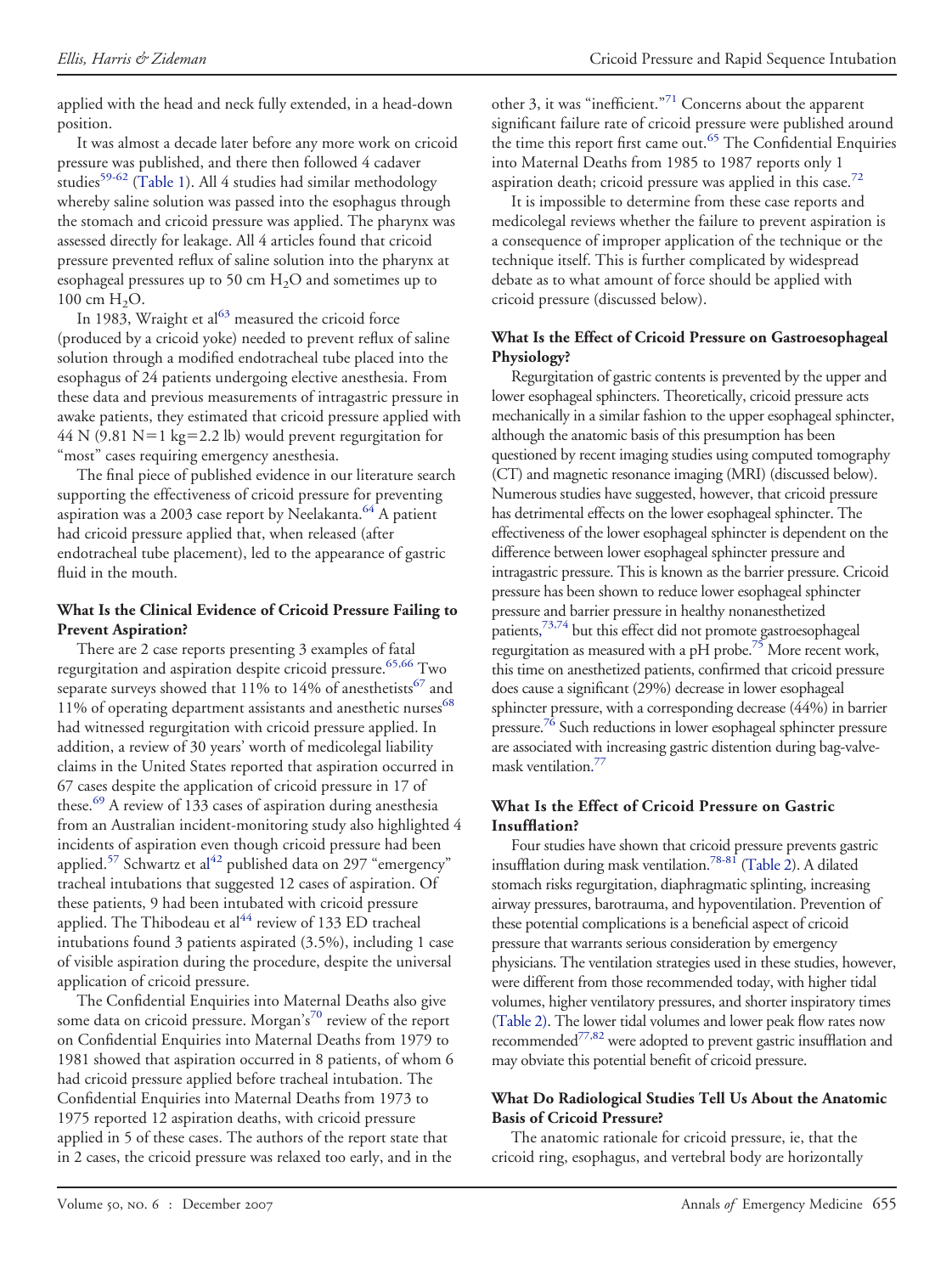| Table 1. Studies showing effectiveness of cricoid pressure. |  |
|-------------------------------------------------------------|--|
|-------------------------------------------------------------|--|

<span id="page-3-0"></span>

| <b>First Author</b>       | <b>Study Group/Details</b>                                                                                                                                                                                                                 | <b>Study Type</b> | <b>Outcome Measures</b>                                                                                           | <b>Key Results</b>                                                                                          | <b>Comments</b>                                                                                                                                                                                                                               |
|---------------------------|--------------------------------------------------------------------------------------------------------------------------------------------------------------------------------------------------------------------------------------------|-------------------|-------------------------------------------------------------------------------------------------------------------|-------------------------------------------------------------------------------------------------------------|-----------------------------------------------------------------------------------------------------------------------------------------------------------------------------------------------------------------------------------------------|
| Fanning, 59 1970          | Cadavers (2 canine, 5 human).<br>Water-filled catheter inserted<br>into esophagus through the<br>stomach, with increase in<br>catheter pressure while CP<br>was applied                                                                    | Experiment        | Checking the pharynx under<br>direct vision for any leaks                                                         | CP prevented regurgitation up to<br>esophageal pressures of<br>50-74 cm H <sub>2</sub> 0                    | Similar for all 4 cadaver-based studies.<br>Small numbers<br>Use of cadavers, some several days<br>old and some of which were not<br>human<br>Force of cricoid applied not quantified<br>but described as "firm" (except<br>Vanner and Pryle) |
| Salem, 60 1972            | 8 infant cadavers.<br>Similar methods to Fanning                                                                                                                                                                                           | Experiment        | Checking the pharynx under<br>direct vision for any leaks                                                         | No leakage into pharynx with CP<br>applied                                                                  |                                                                                                                                                                                                                                               |
| Salem, 61 1985            | 6 cadavers.<br>Similar methods to Fanning<br>but cadavers also had<br>nasogastric endotracheal<br>tubes in situ                                                                                                                            | Experiment        | Checking the pharynx under<br>direct vision for any leaks                                                         | No regurgitation at 100 cm $H_2O$ ,<br>but regurgitation occurred in<br>all cadavers on release of CP.      |                                                                                                                                                                                                                                               |
| Vanner and Pryle, 62 1992 | 10 cadavers.<br>Similar methods to Fanning<br>but CP applied with cricoid<br>yoke at 0, 20, 30, and 40 N                                                                                                                                   | Experiment        | Checking the pharynx under<br>direct vision for any leaks                                                         | 30 N Of CP prevented<br>regurgitation in all cadavers,<br>with intraesophageal<br>pressures up to 40 mm Hg. |                                                                                                                                                                                                                                               |
| Wraight, 63 1983          | 24 adults undergoing elective<br>abdominal surgery had a<br>modified endotracheal tube<br>passed into the esophagus<br>and connected to saline<br>solution at various<br>pressures. Different levels<br>of CP were applied with a<br>yoke. | Observational     | <b>Effectiveness of CP</b><br>assessed by checking<br>whether flow down the<br>endotracheal tube was<br>prevented | 50% Of patients would be<br>protected by 44 N of CP and<br>83% by 66 N                                      | Trial not designed to test effectiveness<br>of CP.<br>Potential effects of esophageal<br>endotracheal tube on application<br>of CP.                                                                                                           |
| Neelak-anta, 64 2003      | Single starved patient post-<br>esophageal reconstruction,<br>undergoing unrelated ocular<br>surgery                                                                                                                                       | Case report       |                                                                                                                   | Gastric fluid appeared in the<br>mouth on release of CP.                                                    | Previous esophageal surgery                                                                                                                                                                                                                   |
| CP, Cricoid pressure.     |                                                                                                                                                                                                                                            |                   |                                                                                                                   |                                                                                                             |                                                                                                                                                                                                                                               |

Cricoid Pressure and Rapid Sequence

Intubation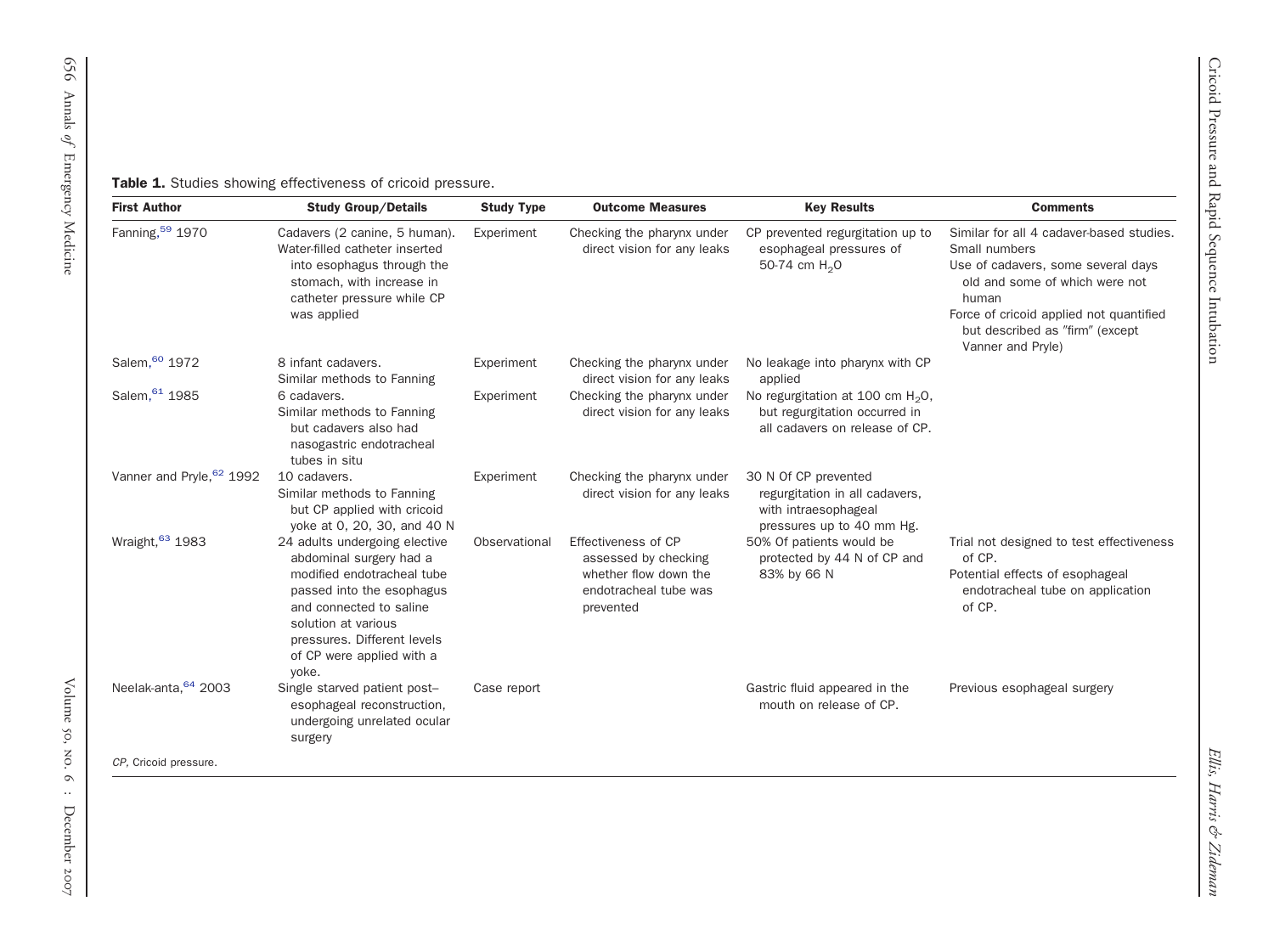| <b>First Author</b>       | <b>Study Group/Details</b>                                                                                                  | <b>Study Type</b>             | <b>Outcome Measures</b>                                                                 | <b>Key Results</b>                                                                  | <b>Comments</b>                                                                                                                                                 |
|---------------------------|-----------------------------------------------------------------------------------------------------------------------------|-------------------------------|-----------------------------------------------------------------------------------------|-------------------------------------------------------------------------------------|-----------------------------------------------------------------------------------------------------------------------------------------------------------------|
| Salem, 78 1974            | 10 children, ventilated<br>with 150% of normal<br>minute volume by<br>facemask                                              | Nonrandomized                 | Effects of CP on gastric<br>insufflation assessed<br>by mL of air in<br>stomach         | Reduction in stomach<br>gas volumes when<br>CP applied                              | Peak airway pressures<br>19-25 cm H <sub>2</sub> 0<br>Orogastric endotracheal<br>tube in situ<br>CP applied variably and<br>"gently"<br>No statistical analysis |
| Lawes, <sup>79</sup> 1987 | 20 patients ventilated<br>by facemask with<br>variable airway<br>pressures                                                  | Observational                 | Effects of CP on gastric<br>insufflation.<br>assessed by<br>stethoscope over<br>stomach | No gastric insufflation<br>with CP at peak<br>airway pressures<br>up to 45 cm $H2O$ | Tidal volume not measured<br>Assessment of adequate<br>ventilation subjective<br>No gastric insufflation<br>detected at 17 cm $H_2O$<br>with or without CP      |
| Petito, 80 1988           | 50 patients ventilated<br>by facemask with<br>tidal volumes of<br>15 mL/kg and a<br>respiratory rate of<br>10 breaths/min   | Randomized<br>study           | Effects of CP on gastric<br>insufflation assessed<br>by mL of air in the<br>stomach     | Patients with CP<br>applied had less<br>gas in the stomach<br>(P<.001)              | High tidal volumes<br>Nasogastric endotracheal<br>tube in situ                                                                                                  |
| Moynihan, 81 1993         | 59 children ventilated<br>by facemask. Airway<br>pressures increased<br>by gradual closure<br>of pressure-release<br>valve. | Part randomized.<br>crossover | Effects of CP on gastric<br>insufflation.<br>assessed by<br>stethoscope over<br>stomach | CP prevented gastric<br>insufflation up to<br>an airway pressure<br>of 40 cm $H_2O$ | No gastric insufflation<br>detected at 16 cm $H2O$<br>with or without CP<br>Force of CP highly variable<br>Orogastric endotracheal<br>tube in situ              |

Table 2. Studies showing effect of cricoid pressure on gastric insufflation.

aligned, has been undermined by recent radiographic studies of neck anatomy. A retrospective review of 51 cervical CT scans<sup>[83](#page-11-0)</sup> and a prospective analysis of 21 MRI scans<sup>[84](#page-11-0)</sup> showed that the esophagus was laterally displaced in 49% of CT scans and 53% of MRI scans. The MRI study compared images before and after cricoid pressure application and found that cricoid pressure increased the incidence and degree of esophageal displacement. With cricoid pressure (20 to 30 N), the esophagus was laterally displaced relative to the cricoid ring in 90.5% (19/21) of patients. The esophagus was incompletely opposed between the cricoid cartilage and vertebral body in 71.4% (15/21) of scans with cricoid pressure.

Lateral displacement of the esophagus has also been documented in CT images of cricoid pressure with nasogastric endotracheal tubes<sup>[85](#page-11-0)</sup> and during real-time ultrasonography of endotracheal tube placement with the transducer held just above the suprasternal notch. [86](#page-11-0)

# **WHAT ARE THE EFFECTS OF CRICOID PRESSURE ON THE AIRWAY AND BREATHING? What Are the Effects of Cricoid Pressure on Mask Ventilation?**

<span id="page-4-0"></span>There have been 10 published articles reporting the effects of cricoid pressure on mask ventilation [\(Table 3\)](#page-5-0). In every study, cricoid pressure reduced tidal volumes, increased peak inspiratory pressure, or prevented ventilation.<sup>[79,80,87-94](#page-10-0)</sup> Functional occlusion of the airway occurred between 6% and 50% of the time. Two studies of cricoid pressure on gastric insufflation incidentally observed cases of airway obstruction

with the application of cricoid pressure.<sup>[79,80](#page-10-0)</sup> There are also 2 case reports describing complete airway obstruction with cricoid pressure.[92,93](#page-11-0)

# **What Is the Effect of Cricoid Pressure as Documented by Endoscopic and Radiographic Studies?**

MacG Palmer and Ball $9\frac{3}{4}$  evaluated the endoscopic view of the larynx in 15 men and 15 women during cricoid pressure at different forces (20, 30, and 44 N), as measured with a strain gauge affixed to a cricoid yoke. Deformation of the cricoid cartilage, vocal cord closure, and difficult mask ventilation occurred in a large number of patients and correlated with increasing force. Occlusion of the cricoid and difficult ventilation was more prevalent and more significant in women, presumptively because of a smaller internal diameter of the cricoid ring and greater deformability.

In the Smith et  $al^{84}$  $al^{84}$  $al^{84}$  MRI imaging of cricoid pressure, airway compression  $(>1$  mm) occurred in 81% of patients.

# **What Are the Effects of Cricoid Pressure on Insertion and Function of the Laryngeal Mask Airway?**

The interplay between cricoid pressure and the laryngeal mask airway is increasingly relevant because the laryngeal mask airway is becoming widely used as a rescue ventilation device.<sup>[95-102](#page-11-0)</sup> As described by Brimacombe,<sup>[95](#page-11-0)</sup> there is an "anatomic conflict" between the manner in which cricoid pressure "compresses the hypopharyngeal space" and the intended position of the laryngeal mask airway in the laryngopharynx and hypopharynx. In Brimacombe's<sup>[95](#page-11-0)</sup> meta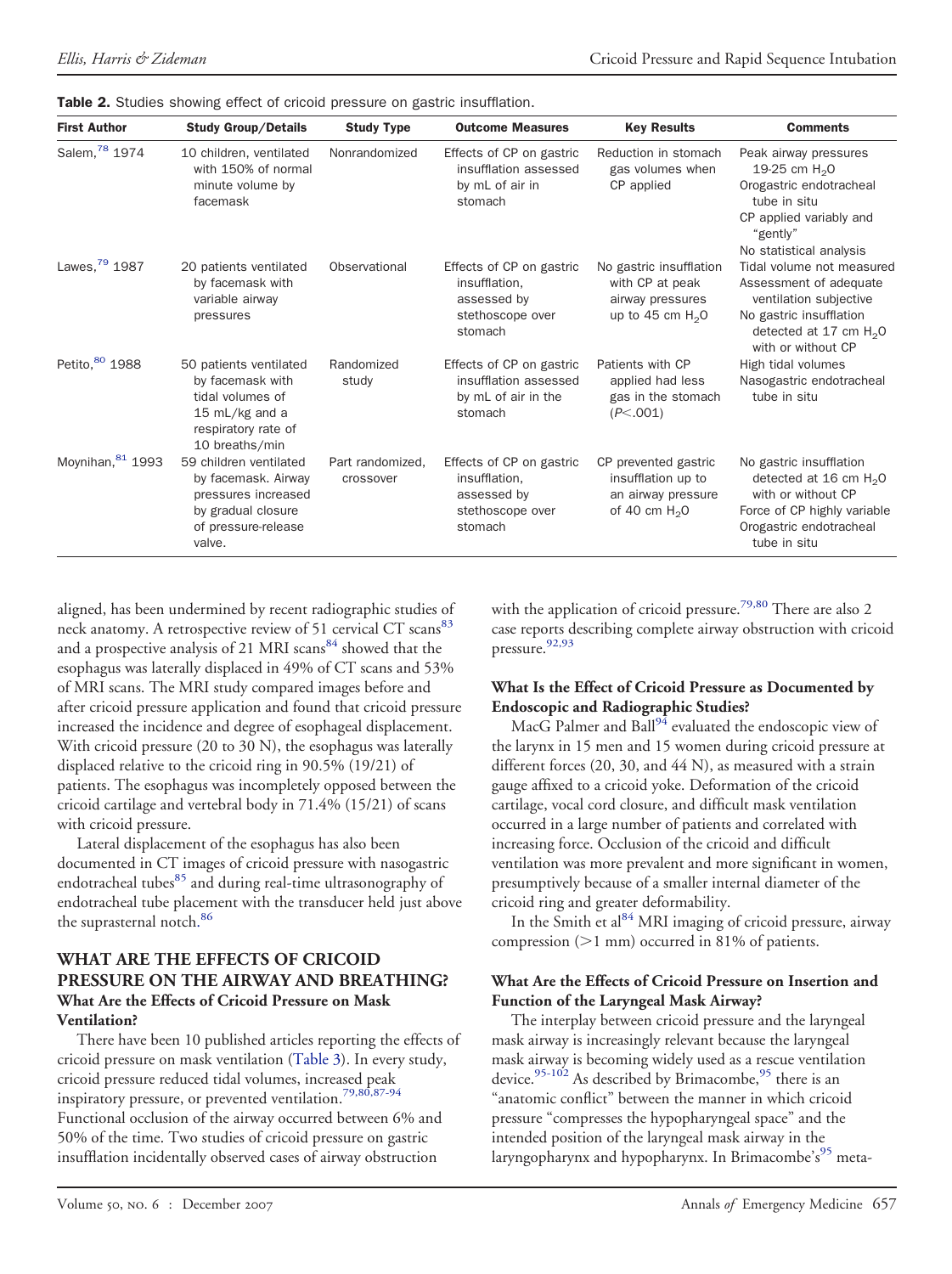Table 3. Studies showing effect of cricoid pressure on ventilation and airway patency.

| <b>First Author</b>                      | <b>Study Group/Details</b>                                                                                       | <b>Study Type</b>                   | <b>Outcome Measures</b>                                                                | <b>Key Results</b>                                                                                                                                                         | <b>Comments</b>                                                                                                     |
|------------------------------------------|------------------------------------------------------------------------------------------------------------------|-------------------------------------|----------------------------------------------------------------------------------------|----------------------------------------------------------------------------------------------------------------------------------------------------------------------------|---------------------------------------------------------------------------------------------------------------------|
| Allman, 87 1995                          | 50 patients under GA having<br>facemask ventilation $+/-$ CP.                                                    | Randomized blinded and<br>crossover | Degree of airway obstruction                                                           | In 24/100 applications, tidal volume<br>reduced by 50%, and 11/100<br>applications had total airway<br>occlusion                                                           | Force of CP not measured;<br>"approx" 44 N<br>23 Anesthetists used                                                  |
| Hartsilver, 88 2000                      | 52 patients receiving:<br>-no CP, 30 N CP, 30 N CP<br>(applied like BURP*) or<br>44 N CP                         | Randomized blinded and<br>crossover | Airway obstruction<br>evidenced by a decrease<br>in tidal volume                       | % Of obstructed airways:<br>0% (no CP), 2% (30 N CP), 56%<br>(30 N CP applied like BURP), 35%<br>(44 N CP)                                                                 | Force of CP was an<br>estimate                                                                                      |
| Hocking, 89 2001                         | 50 patients:<br>No CP, CP supine, CP and 15°<br>lateral tilt or no CP and 15°<br>lateral tilt                    | Randomized blinded and<br>crossover | Airway obstruction<br>evidenced by a decrease<br>in Tv and PIP                         | Tilt had no effect but CP decreased Tv<br>and increased PIP.<br>Three cases of complete airway<br>obstruction                                                              | Force of CP (44 N) was an<br>estimate.                                                                              |
| Saghei, 90 2001                          | 80 adult patients already<br>intubated<br>CP vs no CP                                                            | Randomized and blinded              | Assess pressor response<br>and airway effects of CP                                    | Significant decrease in Tv and increase<br>in PIP<br>Strong pressor response                                                                                               | Study initially designed to<br>examine pressor<br>response only                                                     |
| MacG Palmer, 91 2005                     | 30 Awake patients with CP<br>applied                                                                             | Observational                       | Airway obstruction<br>evidenced by a decrease<br>in PEFR and relation to<br>discomfort | CP caused cricoid compression and<br>reduced Tv<br>Discomfort suggested complete airway<br>obstruction                                                                     | Not randomized or blinded                                                                                           |
| Lawes. <sup>79</sup> 1987                | 20 patients anesthetized and<br>ventilated by facemask                                                           | Observational                       | Effects of CP on gastric<br>insufflation                                               | Reduction in gastric insufflation with CP<br>15% Of cases had airway obstruction<br>with CP                                                                                | Not the primary outcome<br>of the trial<br>No controls                                                              |
| Petito, 80 1988                          | 50 patients anesthetized and<br>ventilated by facemask                                                           | Randomized study                    | Effects of CP on gastric<br>insufflation                                               | Reduction in gastric insufflation with CP<br>Three times as many CP patients had<br>airway obstruction                                                                     | Not the primary outcome<br>of the trial<br>No controls                                                              |
| Georgescu, 92 1992;<br>and Ho, $93$ 2001 | 2 patients                                                                                                       | Case reports                        |                                                                                        | Complete airway obstruction with CP                                                                                                                                        | Case reports                                                                                                        |
| Palmer, 94 2000                          | 30 patients for elective surgery.<br>LMA sited, then fiberscope.<br>CP applied by a yoke at 20, 30,<br>and 44 N. | Observational                       | Fiberoptic assessment of<br>laryngeal view and ability<br>to ventilate through LMA     | Increasing cricoid deformation, vocal<br>cord closure, and difficult mask<br>ventilation as CP increased. Degree<br>and incidence of problems higher in<br>female patients | Assessments done with<br>LMA in situ<br>View assessed<br>subjectively<br>Use of cricoid yoke may<br>be a confounder |

<span id="page-5-0"></span>GA, General anesthesia; BURP, backwards, upwards and to the right pressure; Tv, tidal volume; PIP, peak inspiratory pressure; PEFR, peak expiratory flow rate; LMA, laryngeal mask airway. \*A technique designed to improve view, not prevent regurgitation. [29](#page-9-1)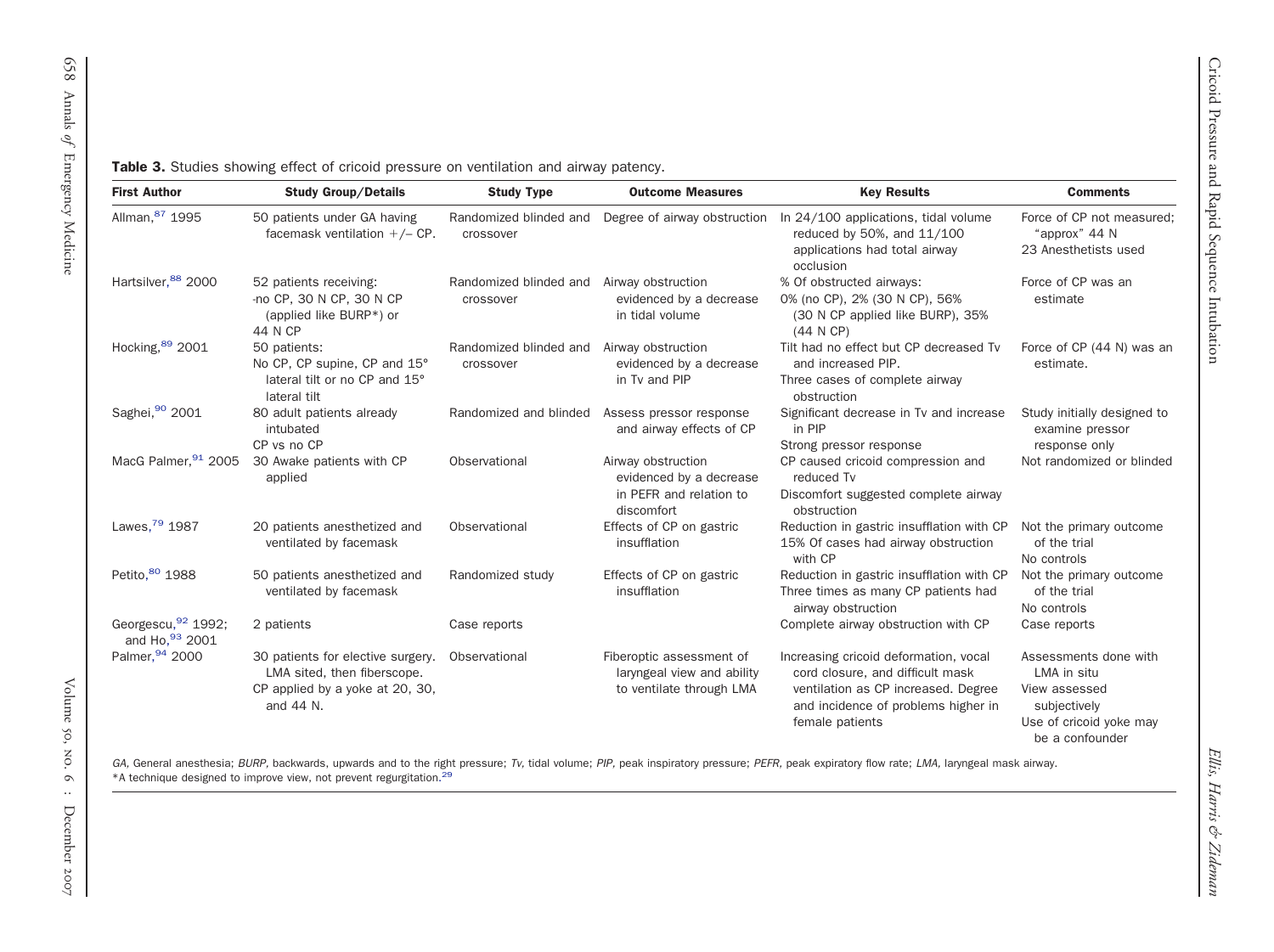analysis of laryngeal mask airway studies, he concluded that cricoid pressure reduces successful insertion (from 94% to 67%) and also impedes tracheal intubation through the device (from 76% to 40%). Several studies have also shown that cricoid pressure impedes laryngeal mask airway ventilation, although the cricoid pressure does decrease gastric insufflation during laryngeal mask airway ventilation.<sup>[101,102](#page-11-0)</sup>

In situations of inadequate mask ventilation, Brimacombe<sup>[95](#page-11-0)</sup> recommends that cricoid pressure be released if laryngeal mask airway insertion fails with cricoid pressure applied. The Difficult Airway Society of Great Britain and Ireland recommends release of cricoid pressure as needed during mask ventilation and also for laryngeal mask airway insertion in cannot intubate, cannot ventilate situations.<sup>[103](#page-11-0)</sup>

## **What Is the Effect of Cricoid Pressure on Laryngeal View and Tracheal Intubation?**

Ten published articles have reported the effects of cricoid pressure on laryngeal view and tracheal intubation<sup>[93,104-112](#page-11-0)</sup> [\(Table 4\)](#page-7-0). The results of these studies are somewhat contradictory.

Turgeon et al [104](#page-11-0) conducted a large, blinded, randomized, controlled trial in elective anesthesia cases, with daily practicing of cricoid pressure applied at 30 N, and found no appreciable effect on tracheal intubation success, laryngeal view, or time to tracheal intubation. A smaller randomized, blinded, crossover trial in 1997 showed an improvement in laryngeal view when a "modified" cricoid pressure (cricoid pressure applied in an upward and backward direction) was applied.<sup>[105](#page-11-0)</sup> A randomized study designed to examine airway management in the lateral position also reported an improvement in laryngeal view with cricoid pressure in both the lateral and supine positions.<sup>[106](#page-11-0)</sup>

Conversely, there have been several studies showing adverse effects on laryngoscopy and tracheal intubation. In a prospective study in 181 patients, designed to identify the location of optimal external laryngeal manipulation (bimanual laryngoscopy), pressure on the cricoid cartilage optimized the view in only 11% of patients compared with pressure on the thyroid cartilage in 88% of cases.<sup>[112](#page-11-0)</sup> A large study of 1,530 laryngoscopies by 104 intubators on 106 cadavers compared the effects of cricoid pressure; backward, upward, rightward pressure; and bimanual laryngoscopy on laryngeal view. [107](#page-11-0) Bimanual manipulation was significantly more effective at improving laryngeal view than cricoid pressure or backward, upward, rightward pressure, and cricoid pressure caused a deterioration of laryngeal view in 29% of cases.<sup>[107](#page-11-0)</sup> This study involved emergency physicians and did not standardize cricoid pressure force.

A randomized study in 2003, designed to examine the effect of cricoid pressure on passing a bougie, incidentally found that cricoid pressure significantly worsened the laryngeal view,<sup>[108](#page-11-0)</sup> and a study combining laryngoscopy, cricoid pressure force measurement, and endoscopic photography down the laryngoscope blade found that 8 of 40 patients had marked deterioration of laryngeal view.[109](#page-11-0) Finally, 3 case reports

claimed that cricoid pressure made tracheal intubation difficult or impossible, but on releasing the cricoid pressure, tracheal intubation became straightforward. [93,110,111](#page-11-0)

# **WHAT OTHER COMPLICATIONS OF CRICOID PRESSURE HAVE BEEN DESCRIBED?**

Ralph and Wareham<sup>[113](#page-11-0)</sup> reported a case of ruptured esophagus in a patient who vomited with cricoid pressure applied, and Vanner and Pryle<sup>[114](#page-11-0)</sup> observed that 3 cadavers (30%) had rupture of the esophagus during their study.

There are 3 reports of fractured cricoid cartilage, one of which led to fatal airway obstruction.<sup>[115-117](#page-11-0)</sup> In 2 of these cases, the cricoid was thought to have been fractured by trauma at injury, but the fracture had been displaced by cricoid pressure.

Three studies have examined the effects of cricoid pressure on movement of the cervical spine, with 2 reporting "significant" movements of the spine<sup>[118,119](#page-11-0)</sup> and a third claiming minimal movement.<sup>[120](#page-11-0)</sup> A fourth study questioned the clinical relevance of any movements by retrospectively analyzing patients who had cervical spine injuries and were intubated at a US trauma center and finding no neurologic sequelae.<sup>[121](#page-11-0)</sup>

The effect of cricoid pressure on the pressor response is unclear, with Saghaei and Masoodifar<sup>[90](#page-11-0)</sup> finding a significant increase in pulse rate and blood pressure in the cricoid pressure group, whereas Mills et al<sup>[122](#page-11-0)</sup> found the opposite result during a similar study. Differing methodology (including drugs used to induce anesthesia) makes comparison of these 2 articles difficult. There have also been case reports of severe hemorrhage into a goiter as a result of cricoid pressure $123$  and a subconjunctival hemorrhage as a result of coughing in the presence of cricoid pressure.<sup>[124](#page-11-0)</sup>

# **HOW SHOULD CRICOID PRESSURE BE APPLIED, AND CAN WE PERFORM IT CORRECTLY?**

The optimal force and timing of the application of cricoid pressure have been debated since cricoid pressure came into common use. Sellick did not specify an exact amount of force but recommended that "firm" cricoid pressure be applied to the awake patient as the induction agent is given. $<sup>1</sup>$  $<sup>1</sup>$  $<sup>1</sup>$  More recent</sup> studies advise against cricoid pressure while the patient is conscious because it is uncomfortable and may induce vomiting, aspiration, and esophageal injury.<sup>[54,99](#page-10-0)</sup>

The initial force recommendation of 44 N came from the Wraight et al<sup>[63](#page-10-0)</sup> study of 24 elective anesthesia cases in 1983. Vanner<sup>[125](#page-11-0)</sup> originally recommended that 20 N of cricoid pressure be applied before loss of consciousness and the full force of 40 N be reserved for the onset of anesthesia, but Vanner and Asai $126$  recently changed these recommendations to 10 N for the awake patient, increasing to 30 N once the patient is unconscious. The degree of force is an important variable with cricoid pressure because excessive force is commonly cited as contributing to difficulty with laryngoscopy, ventilation, and other complications.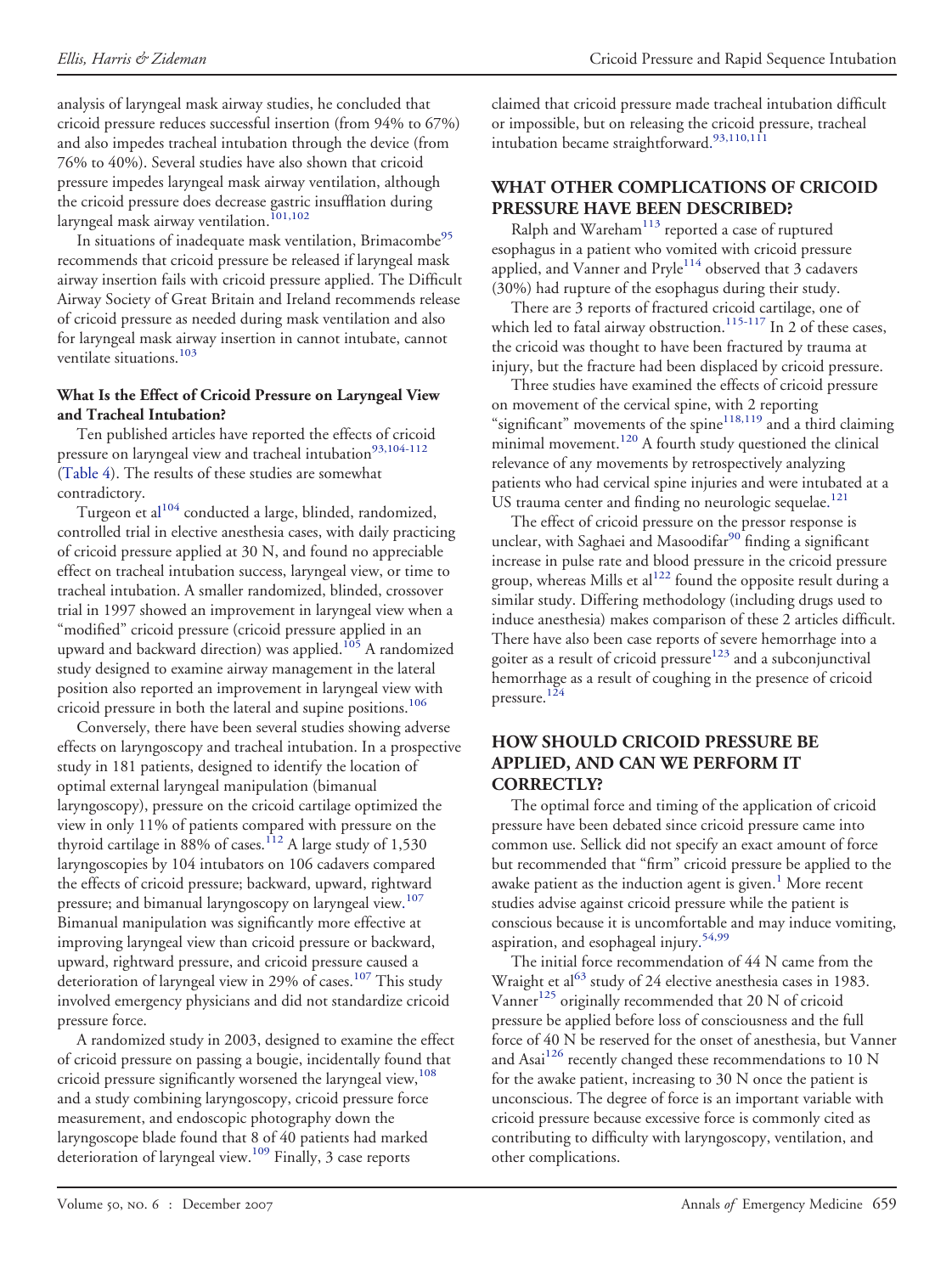|  |  |  |  |  |  |  |  |  |  |  | Table 4. Studies showing effect of cricoid pressure on laryngeal view and tracheal intubation. |
|--|--|--|--|--|--|--|--|--|--|--|------------------------------------------------------------------------------------------------|
|--|--|--|--|--|--|--|--|--|--|--|------------------------------------------------------------------------------------------------|

| <b>First Author</b>                                      | <b>Study Group/Details</b>                                                                                                                         | <b>Study Type</b>                             | <b>Outcome Measures</b>                                                                                                          | <b>Key Results</b>                                                                                                                                                             | <b>Comments</b>                                                                                           |
|----------------------------------------------------------|----------------------------------------------------------------------------------------------------------------------------------------------------|-----------------------------------------------|----------------------------------------------------------------------------------------------------------------------------------|--------------------------------------------------------------------------------------------------------------------------------------------------------------------------------|-----------------------------------------------------------------------------------------------------------|
| Levitan, 107 2006                                        | 106 fresh cadavers, 104<br>intubators<br>1,530 sets of data, each<br>comparing laryngeal view<br>with no neck<br>manipulation, BURP,*<br>CP and BL | Randomized<br>observational                   | Laryngeal view as measured<br>by the Percentage of<br>Laryngeal Opening score                                                    | BL improves laryngeal view as compared<br>to BURP or CP.<br>CP worsens laryngeal view in 29%<br>subjects with a partially viewed larynx.                                       | Cadaver study<br>No blinding of laryngoscopist<br>No measure of cricoid force                             |
| Benumof, 112 1996                                        | 181 elective anesthesia<br>cases; patients served<br>as their own control                                                                          | Observational                                 | Laryngeal view as reported<br>by Cormack and Lehane<br>$grades^{\dagger}$                                                        | Pressure on cricoid cartilage optimized<br>view in only 11% of cases; pressure<br>on thyroid cartilage optimized view in<br>88%                                                | Designed to identify location of<br>optimal external laryngeal<br>manipulation (bimanual<br>laryngoscopy) |
| Vanner. <sup>105</sup> 1997                              | 50 patients allocated to<br>no CP, standard CP, or<br>CP (applied like BURP*)<br>CP at 30 N                                                        | Randomized, blinded,<br>and crossover         | Probability of a "best view"<br>with different applications<br>of CP                                                             | Probability that each group would result<br>in the best view:<br>No CP 6%<br>Standard CP 11%<br>CP (applied like BURP) 44%                                                     | No real-time assessment of CP<br>force<br>Subjective assessments of view<br>BURP not CP                   |
| Turgeon, 104 2005                                        | 700 patients<br>344 CP<br>356 mock CP<br>CP applied at 30 N                                                                                        | Randomized<br>unblinded<br>intervention study | Completion of tracheal<br>intubation within 30 s<br>Laryngeal view, $†$ time to<br>tracheal intubation and<br>laryngeal position | No difference for completion of tracheal<br>intubation in 30 s<br>Comparable views<br>Slightly longer tracheal intubation time;<br>more lateral laryngeal shift in CP<br>group | Exclusion criteria extensive and<br>poorly defined<br>All emergency cases were<br>excluded                |
| McCaul, 106 2005                                         | 70 elective surgical cases.<br>LMA or TT inserted in left<br>lateral position $+/-$ CP                                                             | Randomized, blinded,<br>controlled trial      | Success of LMA versus TT<br>in left lateral position.<br>Laryngeal view<br>supine/lateral $+/-$ CP                               | View improved with CP in 26% of cases<br>when supine and 30% when left<br>lateral                                                                                              | Laryngeal view not primary aim<br>CP not at all standardized;<br>possible use of BURP instead             |
| Noguchi, 108 2003                                        | 60 elective surgical cases,<br>laryngeal view assessed<br>with and without CP at<br>30 N                                                           | Randomized study                              | Assess if gum elastic<br>bougie eased tracheal<br>intubation if CP was<br>applied.<br>View at laryngoscopy                       | View worsened with CP                                                                                                                                                          | Coincidental study finding, not<br>primary aim<br>CP use not randomized                                   |
| Haslam, 109 2005                                         | 40 patients for elective<br>surgery. CP applied from<br>0 N to 60 N in 10-N<br>increments                                                          | Observational                                 | Assessment of laryngeal<br>view from photographs<br>and endoscopic video<br>footage.<br>Rima glottis also measured               | More best views in 0-30 N range of CP<br>Eight subjects had a marked<br>deterioration obscured view with CP                                                                    | Assessment subjective<br>Findings from the best view not<br>backed up by measuring the<br>rima glottis    |
| Ho, 93 2001;<br>Williamson, 110 1989;<br>Lyons, 111 1985 | 3 patients                                                                                                                                         | <b>Essentially case</b><br>reports            |                                                                                                                                  | Tracheal intubation was difficult or<br>impossible in the presence of CP yet<br>became easy when CP was released                                                               | Case reports                                                                                              |
| BL, Bimanual laryngoscopy; TT, endotracheal tube.        | *A technique designed to improve view, not prevent regurgitation. <sup>29</sup>                                                                    |                                               |                                                                                                                                  |                                                                                                                                                                                |                                                                                                           |

<span id="page-7-0"></span>\*A technique designed to improve view, not prevent regurgitation. † Laryngeal view refers to the assessment of laryngeal view as described by Cormack and Lehane[.139](#page-12-0)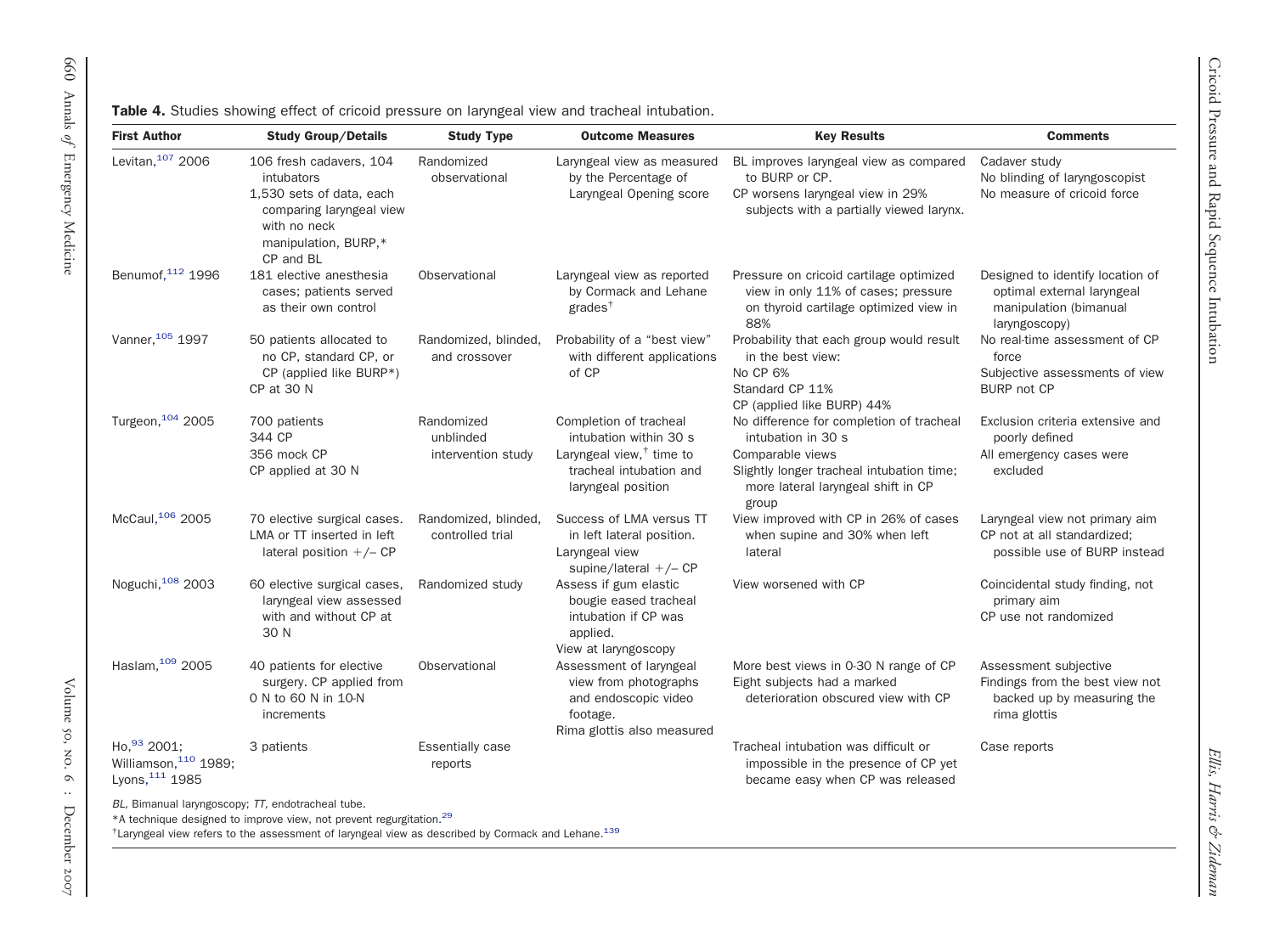Optimal positioning for anesthesia induction and ventilation has been significantly modified since Sellick's<sup>1</sup> 1961 cricoid pressure article. His original report includes a photograph showing extreme atlanto-occipital extension and the head lowered relative to the chest. Such positioning is in conflict with current practices demonstrating the benefits of head elevation on safe apnea times, improved ventilation, and facilitation of laryngoscopy.

Several surveys have examined the application of cricoid pressure, focusing on the theoretical knowledge (ie, how much force and when) and the practical application (measuring force applied, using a specially designed rig). These international studies have consistently shown that the majority of physicians, nurses, and other personnel in the operating room and the ED are unable to apply cricoid pressure correctly.<sup>17,67,68,127-135</sup> The range of forces applied to the testing models in these surveys was very wide (0-120 Newtons). The ability of staff to apply cricoid pressure consistently improved with immediate training[,68,127,129,130,135](#page-10-0) but only 1 study followed up staff for 3 months, and it found an inability to retain the improved skills. In addition, the teaching of cricoid pressure to medical students with a model and verbal description of the force required gave poor results.<sup>136</sup>

# **DISCUSSION**

The evidence supporting the widespread use of cricoid pressure to prevent aspiration is unconvincing by current standards of evidence-based medicine.<sup>[137,138,139](#page-12-1)</sup> Equally, there is no robust evidence to suggest that cricoid pressure causes harm, and as such, cricoid pressure has become an established technique on the back of experience, not evidence.

It is a fact that the risk of aspiration is reducing with time, $27$ but it is also important to add that anesthesia and airway management have evolved significantly since the 1960s. Induction agents, ventilation strategies, and positioning are all very different from when cricoid pressure first came into common use. There are many reasons why aspiration rates could have decreased, and the contribution of cricoid pressure to the reduction of aspiration is uncertain.

The initial supporting evidence for cricoid pressure comes from relatively small cadaver studies, and the difference between a cadaveric response to regurgitation and the response of an anesthetized human is poorly defined. The interplay between the upper esophageal sphincter, lower esophageal sphincter, and intragastric pressure is complicated. The tone of the sphincters and the degree of intragastric pressure vary significantly between cadavers, patients in cardiac arrest, emergency patients with decreased mental status or other acute conditions, and elective anesthesia cases. Recent anatomic investigations on live patients undermine the conclusions of initial cadaver studies validating the technique.

The documented beneficial effect of cricoid pressure lessening gastric distention has yet to be retested using currently recommended ventilation guidelines of lower tidal volumes, lower ventilation rates, and slower insufflation times.

The risk-benefit analysis for cricoid pressure involves the potential impairment of ventilating and intubating conditions against the prevention of possible regurgitation and aspiration. There are observational data to support the use of cricoid pressure as part of a package of care to reduce the incidence of pulmonary aspiration, but no studies have validated its efficacy in emergency care. Cricoid pressure consistently reduces tidal volume and increases peak inspiratory pressures when applied during bag-valve-mask ventilation, and even controlled, wellapplied cricoid pressure can adversely effect ventilation and cause airway obstruction.

The application and results of cricoid pressure involve many variables, including the operator and patient. The effect of cricoid pressure on laryngeal view is likely to vary from patient to patient and with the individual applying it, improving the view in some and causing deterioration in others. Likewise, the effectiveness of cricoid pressure in preventing regurgitation is likely to vary on the method of application, as well as the ventilation technique and numerous patient-specific variables. Imaging studies suggest that the variable results of cricoid pressure may be due to variability in the anatomic relationships between the cricoid ring, the esophagus, and the vertebral body. Considering the mobility of the neck and laryngeal cartilages relative to the esophagus, coupled with operator variables, cricoid pressure is unlikely to provide uniformly effective esophageal compression.

The optimal method, timing, and force of cricoid pressure lack a robust evidence base. There is solid evidence that cricoid pressure is applied inconsistently in all intubating environments. Indeed, if we are not able to perform it as recommended (ie, without excessive force at the correct location) whether or not it is a useful technique becomes a secondary argument. The quantity of training and quality assurance suggested as being necessary for the proper application of cricoid pressure is unlikely to be matched in the acute clinical environment.<sup>[104](#page-11-0)</sup>

The potential benefits of cricoid pressure in minimizing gastric distention and possibly lessening the risk of aspiration should be balanced against impaired gas exchange and ventilation. This is best performed on a case-by-case risk-benefit analysis. A patient at "high-aspiration low-desaturation risk" (for example, a previously fit patient with a stomach full of alcohol and a head injury) may be more likely to benefit from cricoid pressure than a patient at "low-aspiration highdesaturation risk" (for example, a patient with progressive hypoxia and tachypnea from pneumonia). The risks and benefits of cricoid pressure are also likely to change not only between patients but also during a prolonged and problematic tracheal intubation sequence on the same patient.

# **CONCLUSIONS**

Cricoid pressure entered medical practice on a limited evidence base but with common sense supporting its use. Given that the risks of cricoid pressure worsening laryngeal view and reducing airway patency have been well described, we recommend that the removal of cricoid pressure be an immediate consideration if there is any difficulty either intubating or ventilating the ED patient.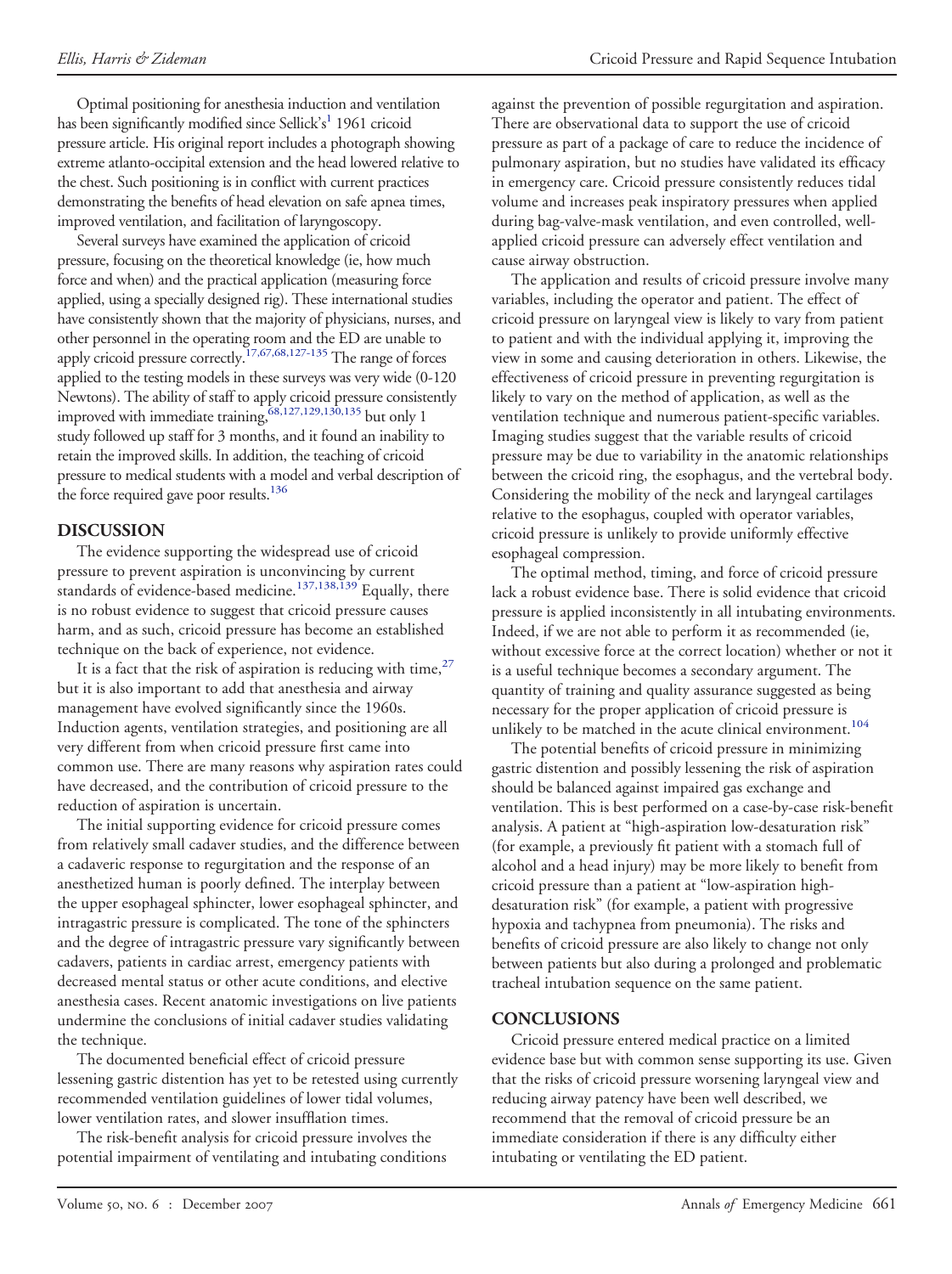*The authors would like to thank R.M. Levitan, MD, for his comprehensive review and recommendations on the final manuscript. We would also like to thank D. Lockey, FRCA, for his comments on the initial article.*

#### Supervising editor: Richard M. Levitan, MD

Funding and support: By Annals policy, all authors are required to disclose any and all commercial, financial, and other relationships in any way related to the subject of this article, that might create any potential conflict of interest. The authors have stated that no such relationships exist. See the Manuscript Submission Agreement in this issue for examples of specific conflicts covered by this statement.

Publication dates: Received for publication May 10, 2006. Revisions received October 22, 2006, and May 2, 2007. Accepted for publication May 5, 2007. Available online August 3, 2007.

Address for reprints: Tim Harris, FCEM, Department of Emergency Medicine, Royal London Hospital, Whitechapel, London, UK E1 1BB; 44 207377000 Ext 6303, fax 44 2073777014; E-mail Tim.Harris@bartsandthelondon.nhs.uk.

Address for correspondence: Daniel Ellis, FACEM, care of: Tim Harris, FCEM, Department of Emergency Medicine, Royal London Hospital, Whitechapel, London, UK E1 1BB; 44 207377000 Ext 6303, fax 44 2073777014; E-mail danellis@doctors.org.uk.

#### **REFERENCES**

- 1. Sellick BA. Cricoid pressure to control regurgitation of stomach contents during induction of anaesthesia. Lancet. 1961;2:404- 406.
- 2. Simpson JY. The alleged case of death from the action of chloroform. Lancet. 1848;1:175-176.
- 3. Mendelson CL. The aspiration of stomach contents into the lungs during obstetric anaesthesia. Am J Obstet Gynecol. 1946; 52:191-205.
- 4. Ministry of Health. Report on Confidential Enquiries into Maternal Deaths in England and Wales, Started: 1952-54 (continued on 3 yearly cycle). London: HMSO, 1957 onwards.
- 5. Stept WJ, Safar P. Rapid induction-intubation for prevention of gastric-content aspiration. Anesth Analg. 1970;49:633-636.
- 6. Thwaites AJ, Rice CP, Smith I. Rapid sequence induction: a questionnaire survey of its routine conduct and continued management during a failed intubation. Anaesthesia. 1999;54: 376-381.
- <span id="page-9-1"></span>7. Pinnock C, Lin T, Smith T. Fundamentals of Anaesthesia. London, England: Greenwich Medical Media Ltd; 1999:58.
- 8. Smith CE. Rapid-sequence intubation in adults: indications and concerns. Clin Pulm Med. 2001;8:147-165.
- 9. Walls RM, Luten RC, Murphy MF, et al, eds. Emergency Airway Management. Philadelphia, PA: Lippincott Williams & Wilkins; 2000.
- 10. Li J, Murphy-Lavoie H, Bugas C. Complications of emergency intubation with and without paralysis. Am J Emerg Med. 1999; 17:141-143.
- <span id="page-9-0"></span>11. Sackles J, Laurin E, Rantapaa A, et al. Airway management in the emergency department: a one year study of 610 tracheal intubations. Ann Emerg Med. 1998;31:398-400.
- 12. Graham C, Beard D, Oglesby A, et al. Rapid sequence intubation in Scottish urban emergency departments. Emerg Med J. 2003; 20:3-5.
- 13. Walls RM. Airway. In: Marx J, Hockberger R, Walls R, eds. Rosen's Emergency Medicine. 5th ed. St Louis, MO: Mosby; 2002.
- 14. Ddanzy DF. Advanced airway support. In: Tintinelli J, Kelen G, Strpczynski J, eds. Emergency Medicine: A Comprehensive Study Guide. 4th ed. New York, NY: McGraw-Hill; 1996:41.
- 15. Thwaites AJ, Rice CP, Smith I. Rapid sequence induction: a questionnaire survey of its routine conduct and continued management during a failed intubation. Anaesthesia. 1999;54: 376-381.
- 16. Cook TM, McCrirrick A. A survey of airway management during induction of general anaesthesia in obstetrics: are the recommendations in the Confidential Enquiries into Maternal Deaths being implemented? J Obstet Anaesth. 1994;3:143-145.
- 17. Morris J, Cook TM. Rapid sequence induction: a national survey of practice. Anaesthesia. 2001;56:1090-1097.
- 18. Engelhardt T, Strachan L, Johnston G. Aspiration and regurgitation prophylaxis in paediatric anaesthesia. Paediatr Anaesth. 2001;11:147-150.
- 19. Edington RD, King FG, LeDez KM. Utilization of cricoid pressure in a teaching hospital [abstract]. Can J Anesth. 1999;46:A11.
- 20. Schlesinger S, Blanchfield D. Modified rapid-sequence induction of anaesthesia: a survey of current clinical practice. AANA J. 2001;69:291-298.
- 21. Rosen M. Anesthesia for obstetrics. Anaesthesia. 1981;36: 145-146.
- 22. Schwartz DE, Cohen NH. Questionable effectiveness of cricoid pressure in preventing aspiration [letter]. Anaesthesiology. 1995;83:432.
- 23. Brimacombe J, Berry A. Cricoid pressure in chaos. Anaesthesia. 1997;52:924-926.
- 24. Brock-Utne JG. Is cricoid pressure necessary? Paediatr Anaesth. 2002;12:1-4.
- 25. Benhamou D. Cricoid pressure is unnecessary in obstetric general anaesthesia. Proposer. Int J Obstet Anesth. 1995;4: 30-31.
- 26. Priebe HJ. Cricoid pressure: an alternative view. Semin Anaesth Perioperative Med Pain. 2005;24:120-126.
- 27. Kalinowski CP, Kirsch JR. Strategies for prophylaxis and treatment for aspiration. Best Pract Res Clin Anaesthesiol. 2004;18:719-737.
- 28. Butler J, Sen A. Cricoid pressure in emergency rapid sequence induction. Best bets, best evidence topics. 2004. Available at: [http//www.bestbets.org.uk.](http://www.bestbets.org.uk) Accessed June 13, 2006.
- 29. Knill RL. Difficult laryngoscopy made easy with a "BURP." Can J Anaesth. 1993;40:279-282.
- 30. Levitan RM, Mickler T, Hollander JE. Bimanual laryngoscopy: a videographic study of external laryngeal manipulation by novice intubators. Ann Emerg Med. 2002;40:30-37.
- 31. Vanner RG. Gastro-oesophageal reflux and regurgitation during general anaesthesia for termination of pregnancy. Int J Obstet Anaesth. 1992;1:123-128.
- 32. Lawes EG, Duncan PW, Bland B, et al. The cricoid yoke—a device for providing consistent and reproducible cricoid pressure. Br J Anaesth. 1986;58:925-931.
- 33. Warner MA, Warner ME, Weber JG. Clinical significance of pulmonary aspiration during the perioperative period. Anaesthesiology. 1993;78:56-62.
- 34. Ezri T, Szmuk P, Stein A, et al. Peripartum general anaesthesia without tracheal intubation: incidence of aspiration pneumonia. Anaesthesia. 2000;55:421-426.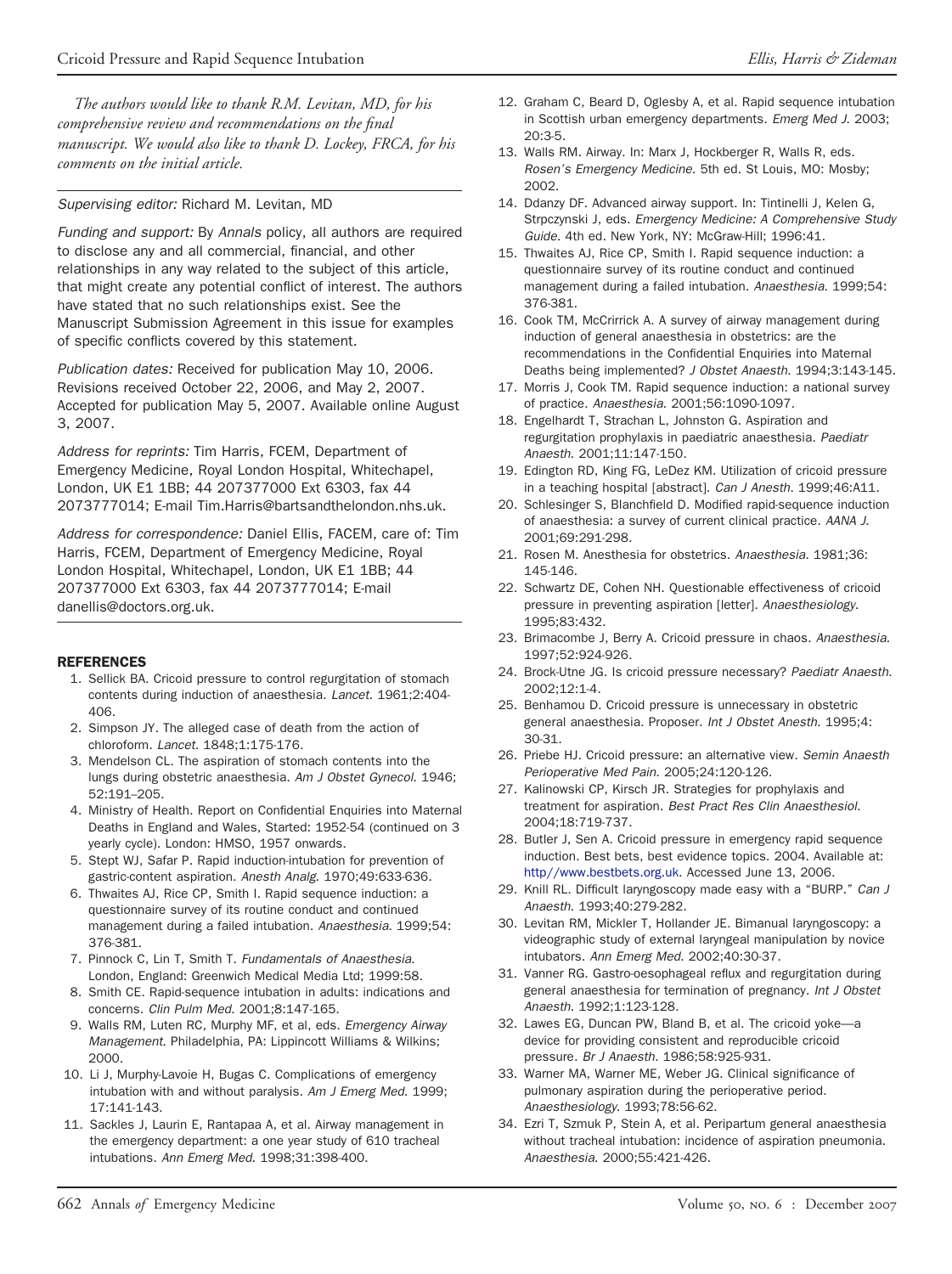- 35. Lockey DJ, Coats T, Parr MJ. Aspiration in severe trauma: a prospective study. Anaesthesia. 1999;54:1097-1098.
- 36. Tiret L, Desmonts JM, Hatton F, et al. Complications associated with anaesthesia-a prospective survey in France. Can Anaesth Soc J. 1986;33(3 pt 1):336-344.
- 37. Benhamou D. French obstetric anaesthetists and acid aspiration prophylaxis. Eur J Anaesthesiol. 1993;10:27-32.
- 38. Olsson GL, Hallen B, Hambraeus-Jonzon K. Aspiration during anaesthesia: a computer-aided study of 185,358 anaesthetics. Acta Anaesthesiol Scand. 1986;30:84-92.
- 39. Borland LM, Sereika SM, Woelfel SK, et al. Pulmonary aspiration in pediatric patients during general anaesthesia: incidence and outcome. J Clin Anesth. 1998;10:95-102.
- 40. Warner MA, Warner ME, Warner DO, et al. Perioperative pulmonary aspiration in infants and children. Anaesthesiology. 1999;90:66-71.
- 41. Warner MA, Warner ME, Weber JG. Clinical significance of pulmonary aspiration during the perioperative period. Anaesthesiology. 1993;78:56-62.
- 42. Schwartz DE, Matthay MA, Cohen NH. Death and other complications of emergency airway management in critically ill adults. Anesthesiology. 1995;82:367-376.
- 43. Oswalt JL, Hedges JR, Soifer BE, et al. Analysis of trauma intubations. Am J Emerg Med. 1992;10:511-514.
- 44. Thibodeau LG, Verdile VP, Bartfield JM. Incidence of aspiration after urgent intubation. Am J Emerg Med. 1997;15:562-565.
- 45. Redan JA, Livingston DH, Tortella BJ, et al. The value of intubating and paralyzing patients with suspected head injury in the emergency department. J Trauma. 1991;31:371-375.
- 46. Rashkin MC, Davis T. Acute complications of endotracheal intubation: relationship to reintubation, route, urgency, and duration. Chest. 1986;89:165-167.
- 47. Taryle DA, Chandler JE, Good JT, et al. Emergency room intubations: complications and survival. Chest. 1979;75: 541-543.
- 48. Ufberg JW, Bushra JS, Karras DJ, et al. Aspiration of gastric contents: association with prehospital intubation. Am J Emerg Med. 2005;23:379-382.
- 49. Mort TC. Emergency tracheal intubation: complications associated with repeated laryngoscopic attempts. Anesth Analg. 2004;99:607-613.
- 50. Sakles JC, Laurin EG, Rantapaa AA, et al. Airway management in the emergency department: a one year study of 610 tracheal intubations. Ann Emerg Med. 1998;31:325-332.
- 51. Tayal VS, Riggs RW, Marx JA, et al. Rapid-sequence intubation at an emergency medicine residency: success rate and adverse events during a two-year period. Acad Emerg Med. 1999;6: 31-37.
- 52. Levitan RM, Rosenblatt B, Meiner EM, et al. Alternating day EM and anesthesia resident responsibility for management of the trauma airway: a study of laryngoscopy performance and intubation success. Ann Emerg Med. 2004;43:48-53.
- <span id="page-10-1"></span>53. Reid C, Chan L, Tweeddale M. The who, where, and what of rapid sequence intubation: prospective observational study of emergency RSI outside the operating theatre. Emerg Med J. 2004;21:296-301.
- 54. Graham CA, Beard D, Oglesby AJ, et al. Rapid sequence intubation in Scottish urban emergency departments. Emerg Med J. 2003:20:3-5.
- 55. Ng A, Smith G. Gastroesophageal reflux and aspiration of gastric contents in anaesthetic practice. Anesth Analg. 2001;93: 494-513.
- <span id="page-10-0"></span>56. Scott DB. Mendelson's syndrome. Br J Anaesth. 1978;50: 977-978.
- 57. Kluger MT, Short TG. Aspiration during anaesthesia: a review of 133 cases from the Australian Anaesthetic Incident Monitoring Study (AIMS). Anaesthesia. 1999;54:19-26.
- 58. Sellick BA. The prevention of regurgitation during induction of anaesthesia. First Eur Congress Anaesthesiol. 1962;89:1-4.
- 59. Fanning GL. The efficacy of cricoid pressure in preventing regurgitation of gastric contents. Anaesthesiology. 1970;32: 553-555.
- 60. Salem MR, Wong AY, Fizzotti GF. Efficacy of cricoid pressure in preventing aspiration of gastric contents in paediatric patients. Br J Anaesth. 1972;44:401-404.
- 61. Salem MR, Joseph NJ, Heyman HJ, et al. Cricoid compression is effective in obliterating the esophageal lumen in the presence of a nasogastric tube. Anaesthesiology. 1985;63:443-446.
- 62. Vanner RG, Pryle BJ. Regurgitation and oesophageal rupture with cricoid pressure: a cadaver study. Anaesthesia. 1992;47: 732-735.
- 63. Wraight WJ, Chamney AR, Howells TH. The determination of an effective cricoid pressure. Anaesthesia. 1983;38:461-466.
- 64. Neelakanta G. Cricoid pressure is effective in preventing esophageal regurgitation. Anaesthesiology. 2003;99:242.
- 65. Whittington RM, Robinson JS, Thompson JM. Fatal aspiration (Mendelson's) syndrome despite antacids and cricoid pressure. Lancet. 1979;2:228-230.
- 66. Williamson R. Cricoid pressure. Can J Anaesth. 1989;36:601.
- 67. Howells TH, Chamney AR, Wraight WJ, et al. The application of cricoid pressure. An assessment and a survey of its practice. Anaesthesia. 1983;38:457-460.
- 68. Kopka A, Crawford J. Cricoid pressure: a simple, yet effective biofeedback trainer. Eur J Anaesthesiol. 2004;21:443-447.
- 69. Cheney FW. Aspiration: a liability hazard for the anaesthesiologist? ASA Newsl. 2000;64:1-3.
- 70. Morgan M. The Confidential Enquiry into Maternal Deaths. Anaesthesia. 1986;41:689-691.
- 71. Ministry of Health. Report on Confidential Enquiries into Maternal Deaths in England and Wales 1973-1975. London, England: HMSO; 1979.
- 72. Ministry of Health. Report on Confidential Enquiries into Maternal Deaths in England and Wales 1985-1987. London, England: HMSO; 1991.
- 73. Tournadre JP, Chassard D, Berrada KR, et al. Cricoid cartilage pressure decreases lower esophageal sphincter tone. Anaesthesiology. 1997;86:7-9.
- 74. Thorn K, Thorn SE, Wattwil M. The effects of cricoid pressure, remifentanil, and propofol on esophageal motility and the lower esophageal sphincter. Anesth Analg. 2005;100:1200-1203.
- 75. Skinner HJ, Bedforth NM, Girling KJ, et al. Effect of cricoid pressure on gastro-oesophageal reflux in awake subjects. Anaesthesia. 1999;54:798-800.
- 76. Garrard A, Campbell AE, Turley A, et al. The effect of mechanically-induced cricoid force on lower oesophageal sphincter pressure in anaesthetised patients. Anaesthesia. 2004;59:435-439.
- 77. Wenzel V, Idris AH, Banner MJ, et al. The influence of tidal volume on the distribution of gas between the lungs and stomach in the non-intubated patient receiving positive pressure ventilation. Crit Care Med. 1998;26:364-368.
- 78. Salem MR, Wong AY, Mani M, et al. Efficacy of cricoid pressure in preventing gastric inflation during bag-mask ventilation in pediatric patients. Anaesthesiology. 1974;40:96-98.
- 79. Lawes EG, Campbell I, Mercer D. Inflation pressure, gastric insufflation and rapid sequence induction. Br J Anaesth. 1987; 59:315-318.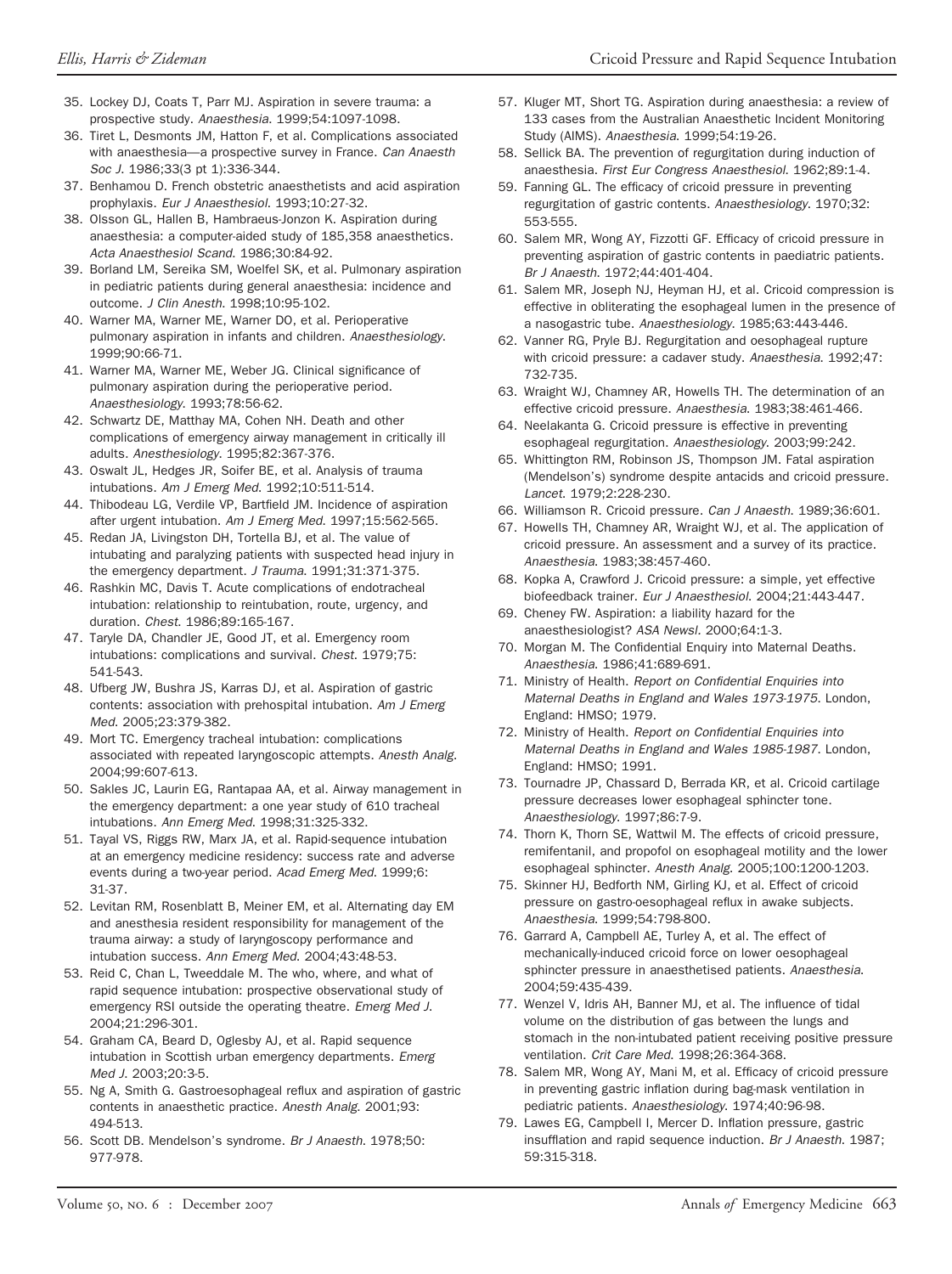- 80. Petito SP, Russell WJ. The prevention of gastric inflation—a neglected benefit of cricoid pressure. Anaesth Intensive Care. 1988;16:139-143.
- 81. Moynihan RJ, Brock-Utne JG, Archer JH, et al. The effect of cricoid pressure on preventing gastric insufflation in infants and children. Anaesthesiology. 1993;78:652-656.
- 82. Wenzel V, Keller C, Idris AH, et al. Effects of smaller tidal volumes during basic life support ventilation in patients with respiratory arrest: good ventilation, less risk? Resuscitation. 1999;43:25-29.
- 83. Smith KJ, Ladak S, Choi PT, et al. The cricoid cartilage and the esophagus are not aligned in close to half of adult patients. Can J Anaesth. 2002;49:503-507.
- 84. Smith KJ, Dobranowski J, Yip G, et al. Cricoid pressure displaces the esophagus: an observational study using magnetic resonance imaging. Anaesthesiology. 2003;99:60-64.
- 85. Vanner RG, Pryle BJ. Nasogastric tubes and cricoid pressure. Anaesthesia. 1993;48:1112-1113.
- 86. Werner SL, Smith CE, Goldstein JR, et al. Pilot study to evaluate the accuracy of ultrasonography in confirming endotracheal tube placement. Ann Emerg Med. 2007;49:75-80.
- 87. Allman KG. The effect of cricoid pressure application on airway patency. J Clin Anesth. 1995;7:197-199.
- 88. Hartsilver EL, Vanner RG. Airway obstruction with cricoid pressure. Anaesthesia. 2000;55:208-211.
- 89. Hocking G, Roberts FL, Thew ME. Airway obstruction with cricoid pressure and lateral tilt. Anaesthesia. 2001;56:825-828.
- 90. Saghaei M, Masoodifar M. The pressor response and airway effects of cricoid pressure during induction of general anaesthesia. Anesth Analg. 2001;93:787-790.
- 91. Palmer JH, Yentis SM. Cricoid pressure application to awake volunteers: discomfort cannot be used to indicate appropriate force. Can J Anaesth. 2005;52:114-115.
- 92. Georgescu A, Miller JN, Lecklitner ML. The Sellick maneuver causing complete airway obstruction. Anesth Analg. 1992;74: 457-459.
- 93. Ho AM, Wong W, Ling E, et al. Airway difficulties caused by improperly applied cricoid pressure. J Emerg Med. 2001;20: 29-31.
- 94. MacG Palmer JH, Ball DR. The effect of cricoid pressure on the cricoid cartilage and vocal cords: an endoscopic study in anaesthetised patients. Anaesthesia. 2000;55:263-268.
- 95. Brimacombe JR. Laryngeal Mask Anesthesia, Principles and Practice. 2nd ed. Philadelphia, PA: Saunders; 2006:309.
- 96. Brimacombe J, White A, Berry A. Effect of cricoid pressure on ease of insertion of the laryngeal mask airway. Br J Anaesth. 1993;71:800-802.
- 97. Brimacombe J. Cricoid pressure and the laryngeal mask airway. Anaesthesia. 1991;46:986-987.
- 98. Ansermino JM, Blogg CE. Cricoid pressure may prevent insertion of the laryngeal mask airway. Br J Anaesth. 1992;69:465-467.
- <span id="page-11-1"></span>99. Asai T, Barclay K, Power I, et al. Cricoid pressure impedes placement of the laryngeal mask airway. Br J Anaesth. 1995;74: 521-525.
- 100. Asai T, Barclay K, Power I, et al. Cricoid pressure impedes placement of the laryngeal mask airway and subsequent tracheal intubation through the mask. Br J Anaesth. 1994;72: 47-51.
- 101. Aoyama K, Takenaka I, Sata T, et al. Cricoid pressure impedes positioning and ventilation through the laryngeal mask airway. Can J Anaesth. 1996;43:1035-1040.
- <span id="page-11-0"></span>102. Asai T, Barclay K, McBeth C, et al. Cricoid pressure applied after placement of the laryngeal mask prevents gastric insufflation but inhibits ventilation. Br J Anaesth. 1996;76:772-776.
- 103. Difficult Airway Society. Failed intubation and failed ventilation. Available at: [http://www.das.uk.com/guidelines/cvci.html.](http://www.das.uk.com/guidelines/cvci.html) Accessed April 30, 2007.
- 104. Turgeon AF, Nicole PC, Trepanier CA, et al. Cricoid pressure does not increase the rate of failed intubation by direct laryngoscopy in adults. Anaesthesiology. 2005;102:315-319.
- 105. Vanner RG, Clarke P, Moore WJ, et al. The effect of cricoid pressure and neck support on the view at laryngoscopy. Anaesthesia. 1997;52:896-900.
- 106. McCaul CL, Harney D, Ryan M, et al. Airway management in the lateral position: a randomized controlled trial. Anesth Analg. 2005;101:1221-1225.
- 107. Levitan RM, Kinkle WC, Levin JL, et al. Laryngeal view during laryngoscopy, comparing cricoid pressure, backward-upwardrightward-pressure and bimanual laryngoscopy. Ann Emerg Med. 2006;47:548-555.
- 108. Noguchi T, Koga K, Shiga Y, et al. The gum elastic bougie eases tracheal intubation while applying cricoid pressure compared to a stylet. Can J Anaesth. 2003;50:712-717.
- 109. Haslam N, Parker L, Duggan JE. Effect of cricoid pressure on the view at laryngoscopy. Anaesthesia. 2005;60:41-47.
- 110. Williamson R. Cricoid pressure. Can J Anaesth. 1989;36:601.
- 111. Lyons G. Failed intubation. Six years' experience in a teaching maternity unit. Anaesthesia. 1985;40:759-762.
- 112. Benumof JL, Cooper SD. Qualitative improvement in laryngoscopic view by optimal external laryngeal manipulation. J Clin Anesth. 1996;8:136-140.
- 113. Ralph SJ, Wareham CA. Rupture of the oesophagus during cricoid pressure. Anaesthesia. 1991;46:40-41.
- 114. Vanner RG, Pryle BJ. Regurgitation and oesophageal rupture with cricoid pressure: a cadaver study. Anaesthesia. 1992;47:732-735.
- 115. Heath KJ, Palmer M, Fletcher SJ. Fracture of the cricoid cartilage after Sellick's manoeuvre. Br J Anaesth. 1996;76:877-878.
- 116. Cicala RS, Kudsk KA, Butts A, et al. Initial evaluation and management of upper airway injuries in trauma patients. J Clin Anesth. 1991;3:91-98.
- 117. Shorten GD, Alfille PH, Gliklich RE. Airway obstruction following application of cricoid pressure. J Clin Anesth. 1991;3:403-405.
- 118. Donaldson WF 3rd, Towers JD, Doctor A. A methodology to evaluate motion of the unstable spine during intubation techniques. Spine. 1993;18:2020-2023.
- 119. Gabbott DA. The effect of single-handed cricoid pressure on neck movement after applying manual in-line stabilisation. Anaesthesia. 1997;52:586-588.
- 120. Helliwell V, Gabbott DA. The effect of single-handed cricoid pressure on cervical spine movement after applying manual in-line stabilisation—a cadaver study. Resuscitation. 2001;49:53-57.
- 121. Criswell JC, Parr MJ, Nolan JP. Emergency airway management in patients with cervical spine injuries. Anaesthesia. 1994;49: 900-903.
- 122. Mills P, Poole T, Curran J. Cricoid pressure and the pressor response to tracheal intubation. Anaesthesia. 1988;43:788-791.
- 123. Fairweather NL. Cricoid pressure: beware the patient with a goitre. Anaesth Intensive Care. 2003;31:451-454.
- 124. Putland J, Ballin MS. Subconjunctival haemorrhage following rapid sequence induction in pregnancy. Anaesthesia. 1998;53:313.
- 125. Vanner RG. Tolerance of cricoid pressure by conscious volunteers. Int J Obstet Anesth. 1992;1:195-198.
- 126. Vanner RG, Asai T. Safe use of cricoid pressure. Anaesthesia. 1999;54:1-3.
- 127. Meek T, Gittins N, Duggan JE. Cricoid pressure: knowledge and performance amongst anaesthetic assistants. Anaesthesia. 1999;54:59-62.
- 128. Walton S, Pearce A. Auditing the application of cricoid pressure. Anaesthesia. 2000;55:1028-1029.